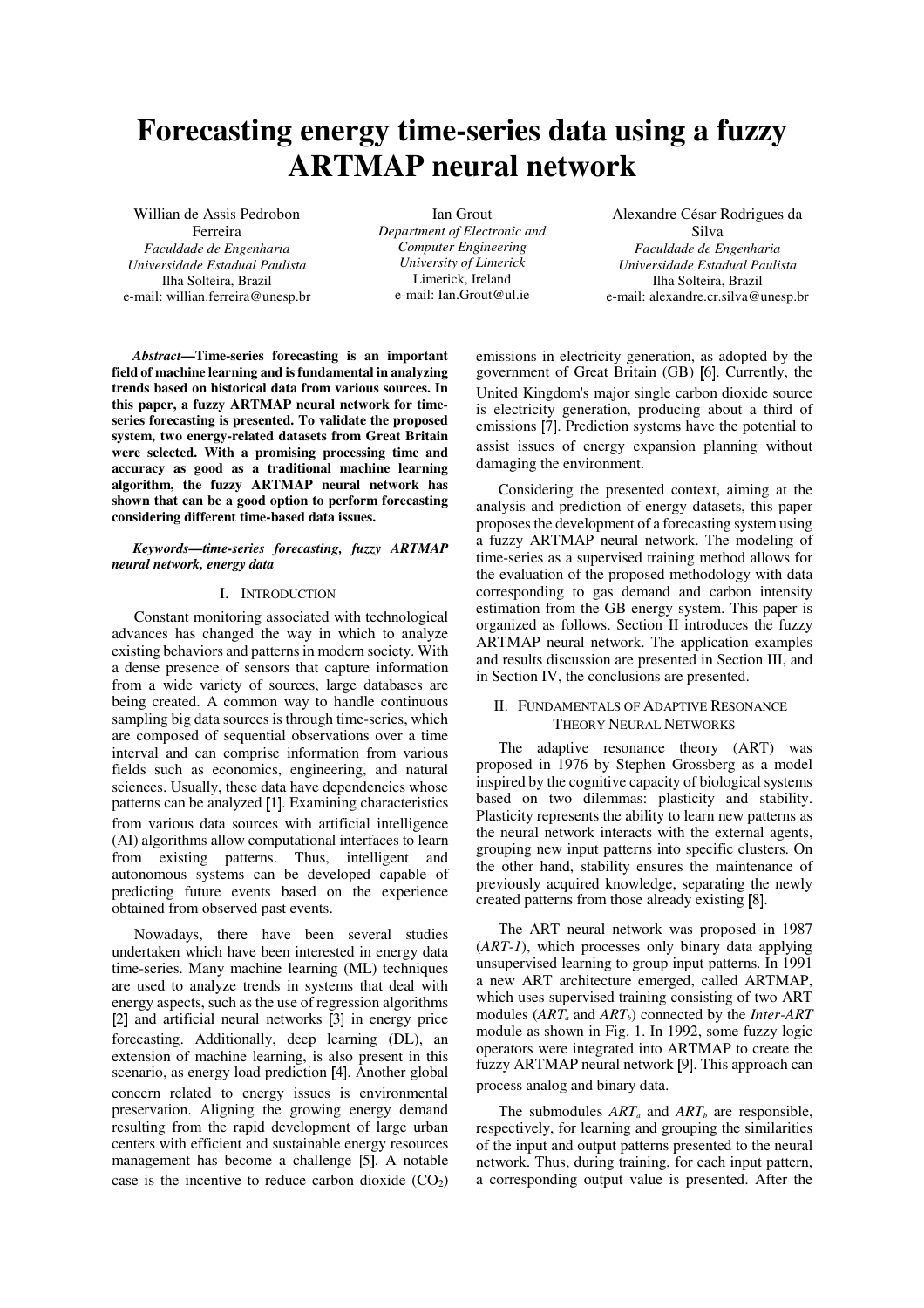ART processing has finished, the *Inter-ART* subsystem maps the *ARTa* and *ARTb* encoded information, which characterizes the supervised training, to the fuzzy ARTMAP architecture.



Fig. 1. Fuzzy ARTMAP diagram.

One feature that makes the fuzzy ARTMAP neural network, as well as the other ART architectures, stand out from other ML neural networks is the ability to perform incremental and online training without the need to apply offline optimization processes, that is after the training phase has been completed [9]. Thus, training occurs continuously without the need to be restarted as new patterns are presented to the neural network. With online training and optimized response time, ART neural networks are interesting models for performing time-series forecasting. Some ART applications considering energy aspects are electric load forecasting [10], energy management systems [11], and natural elements forecasting that can be applied in the analysis of renewable electricity generation, such as wind speed [12]. The subsection below presents the modeling of time-series to be processed by a fuzzy ARTMAP neural network.

## *A. Fuzzy ARTMAP methodology to process timeseries data*

To analyze time-series data with a fuzzy ARTMAP neural network, it is necessary to obtain a supervised training model from an interval time discretized data. The methodology employed in this paper was to construct input pattern vectors *a* for submodule *ARTa*, as depicted in Fig. 1, with two components. The first was the *time* component (e.g., day, month, and year), that identifies the timestamp *t* of each time-series value  $v(t)$ . The second component was *n* values  $v(t)$  before a timestamp *t*. The desired neural network output, the *b* vector presented to  $ART_b$  submodule, was the  $v(t+1)$ value, which represented the subsequent instant of the time-series. Therefore, fuzzy ARTMAP's input patterns as shown in (1) and (2):

$$
a = [time, v(t - n), ..., v(t - 1), v(t)] \qquad (1)
$$

$$
b = [v(t+1)] \tag{2}
$$

The values  $v(t-n)$  represent feedback output loops [10], resulting in a neural network with recurrent behavior.

Fig. 2 shows the processing steps of the implemented Python software. The raw data from a time-series dataset is loaded into the software using the Pandas DataFrame data structure. In the preprocessing phase, the neural network input patterns are formatted. During the fuzzy ARTMAP training, some learning aspects are defined by its parameters. In the prediction phase, only the *ARTa* module receives information, and the neural network output is obtained through the Inter-ART  $w_j^{ab}$  weight matrix that maps the correspondence between *ARTa* and *ARTb* categories. All fuzzy ARTMAP arithmetic operations were implemented using the NumPy Python library.



Fig. 2. Processing steps of the proposed system.

Forecasting evaluations were carried out by considering the mean absolute percentage error (MAPE) as shown in (3):

$$
MAPE = \frac{100}{n} \sum_{i=1}^{n} \left| \frac{v(t) - p(t)}{v(t)} \right| \tag{3}
$$

where *n* is the number of forecasted values,  $v(t)$  is the real time-series value at instant  $t$ , and  $p(t)$  is the fuzzy ARTMAP output.

#### III. SYSTEM APPLICATION AND DISCUSSION

Converting time-series data to a supervised training model, fuzzy ARTMAP can be efficient to forecast several quantities. Considering energy data, two datasets were selected to analyze the performance of the proposed methodology.

## *A. Gas demand and supply source forecasting*

An important application of forecasting energy services is the study of energy source demand. For example, being able to project the future behavior of the analyzed resource allows for the creation of strategies to solve, or at least decrease, losses caused by unexpected situations.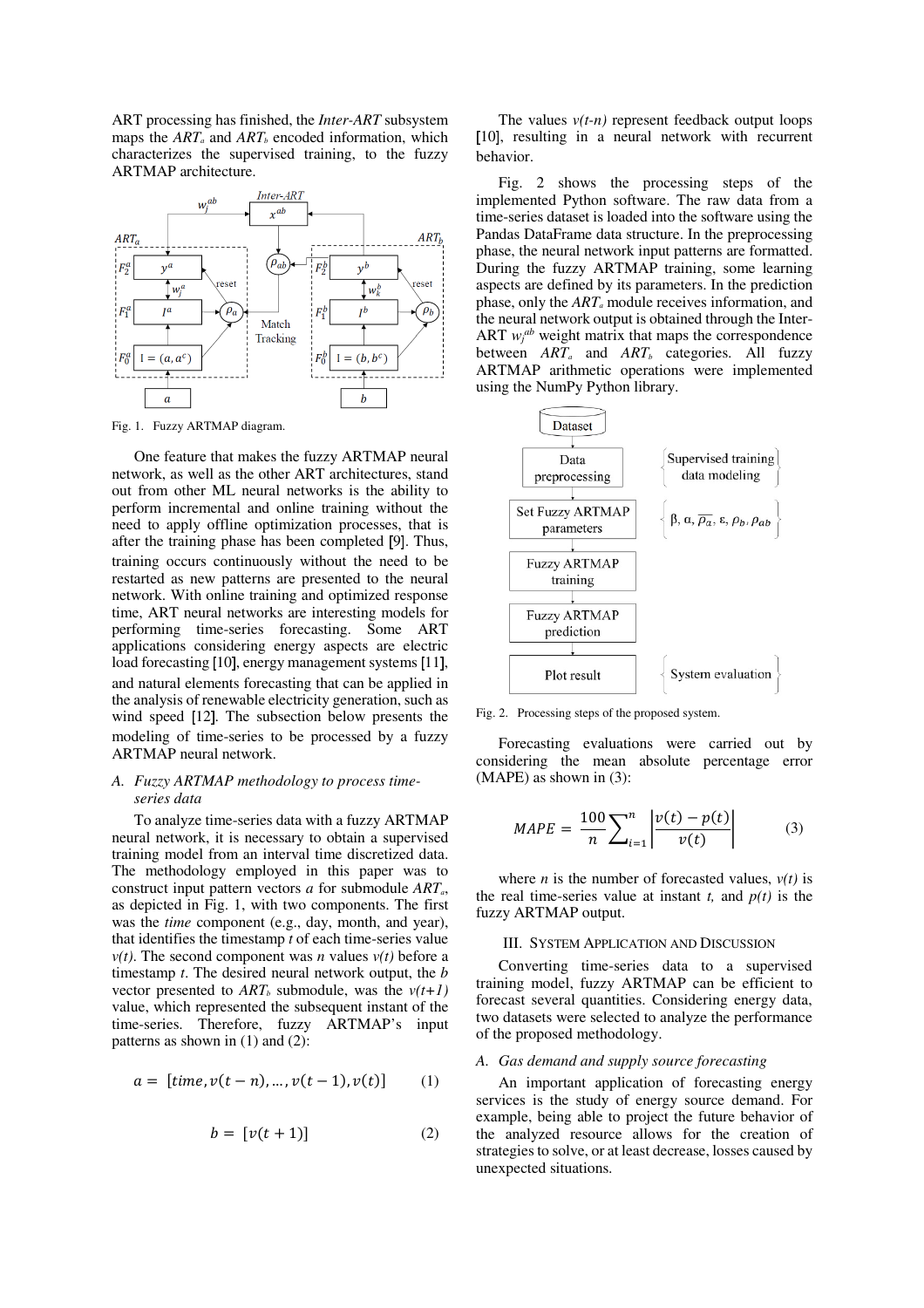This study considered the GB gas demand [13] using selected UK Continental Shelf (UKCS) data, which is one of the sources that feed the GB National Transmission System gas demand. Fuzzy ARTMAP training data are plotted in Fig. 3, consisting of the monthly total UKCS gas supplies from June 2012 to June 2018. The forecasting considered one year ahead after the last training month.

In this paper, a fuzzy ARTMAP neural network was proposed to forecasting time-series data. Focusing on energy data applications, it was verified that the performance of the implemented software system is satisfactory concerning the accuracy and processing time, as it could be verified by comparing the fuzzy ARTMAP forecasting results with the real data from the considered time-series. It was also possible to compare the behavior of the fuzzy ARTMAP with a regression algorithm, making it more evident that ART neural networks can improve the development of machine learning energy forecasting systems.



Fig. 3. Gas demand training data.

Applying the proposed modeling to obtain the input fuzzy ARTMAP patterns, the *time* input component was composed by month and year, and 2 previous gas demand values were considered, obtaining 75 input patterns to perform the neural network training. The fuzzy ARTMAP parameters are shown in TABLE I.

TABLE I. GAS DEMAND FUZZY ARTMAP PARAMETERS

| <b>Parameter</b>                                           | Value  |
|------------------------------------------------------------|--------|
| Number of input patterns                                   | 75     |
| Training rate $(\beta)$                                    | 1.0    |
| Choice parameter $(\alpha)$                                | 2.0    |
| $ART_a$ baseline vigilance parameter $(\overline{\rho_a})$ | 0.97   |
| $ARTa$ vigilance parameter increment ( $\varepsilon$ )     | 0.0001 |
| $ART_b$ vigilance parameter ( $\rho_b$ )                   | 0.97   |
| <i>Inter-ART</i> vigilance parameter $(\rho_{ab})$         | 10     |

In this paper, the experiments were executed on a laptop computer with an Intel Core i5-8250U CPU and 8 GB of RAM. The results are shown in TABLE II, and Fig. 4 shows the real and forecasted gas demand values.

TABLE II. GAS DEMAND FORECASTING RESULTS

| Item                       | Value |
|----------------------------|-------|
| Number of clusters $ART_a$ |       |
| Number of clusters $ARTh$  | 14    |
| MAPE $(\%)$                | 4 9°  |
| Processing time (s)        |       |

Fuzzy ARTMAP training considering gas demand monthly average over the 6-year period generated one

year ahead forecast with MAPE of 4.95%. The 0.22 s processing time represents the entire fuzzy ARTMAP run, that is, both training and prediction phases.



Fig. 4. One year ahead gas demand forecasting.

#### *B. Carbon intensity forecasting*

Another example of energy data time-series is carbon intensity. This estimation represents the amount of CO2 produced per kilowatt-hour of electricity consumed considering corresponding values to each fuel type. Besides, correction factors are applied regarding transmission and distribution losses [14]. To perform one day ahead forecasting with fuzzy ARTMAP, this case considered the GB energy dataset from March  $10<sup>th</sup>$  to March  $24<sup>th</sup>$ ,  $2020$  [15], which are plotted in Fig. 5.



Fig. 5. Carbon intensity training data.

Each neural network input pattern considered 12 previous values of the time-series, and the *time* component contained the day of the month and the hour of the day. The parameters of fuzzy ARTMAP used in this evaluation are listed in TABLE III.

TABLE III. CARBON INTENSITY FUZZY ARTMAP **PARAMETERS** 

| <b>Parameter</b>                                           | Value  |
|------------------------------------------------------------|--------|
| Number of input patterns                                   | 336    |
| Training rate $(\beta)$                                    | 1.0    |
| Choice parameter $(\alpha)$                                | 0.7    |
| $ART_a$ baseline vigilance parameter $(\overline{\rho_a})$ | 0.95   |
| $ARTa$ vigilance parameter increment ( $\varepsilon$ )     | 0.0001 |
| $ART_b$ vigilance parameter $(\rho_b)$                     | 0.98   |
| <i>Inter-ART</i> vigilance parameter $(\rho_{ab})$         | 10     |

TABLE IV shows the fuzzy ARTMAP forecasting results corresponding to March 24<sup>th</sup>, 2020. The greater number of training examples compared to gas demand study generated more clusters during the fuzzy ARTMAP training and additionally increased the